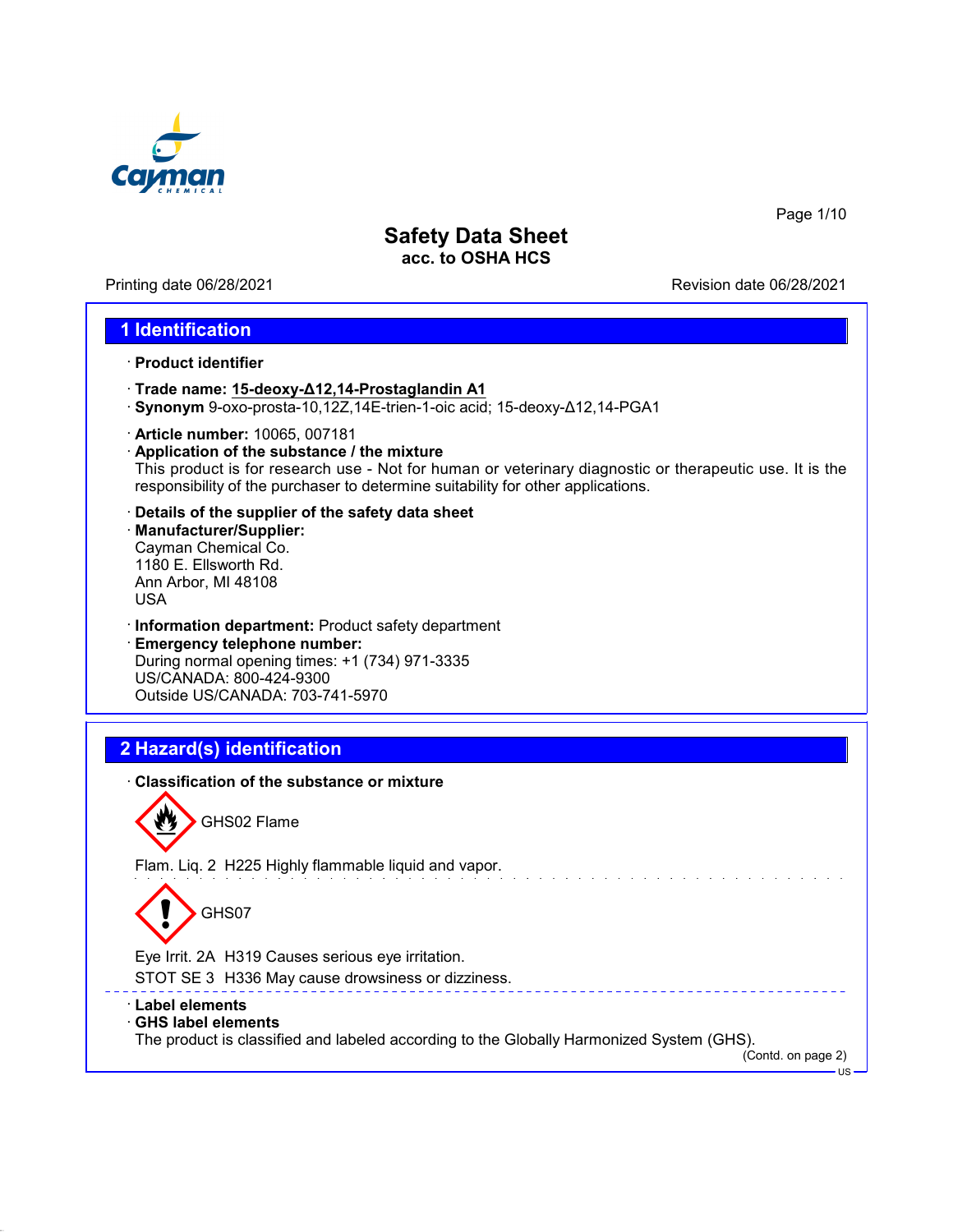Printing date 06/28/2021 **Printing date 06/28/2021** 

# **Trade name: 15-deoxy-Δ12,14-Prostaglandin A1**

|                                     | (Contd. from page 1)                                                                                                                               |
|-------------------------------------|----------------------------------------------------------------------------------------------------------------------------------------------------|
| · Hazard pictograms                 |                                                                                                                                                    |
|                                     |                                                                                                                                                    |
|                                     |                                                                                                                                                    |
|                                     |                                                                                                                                                    |
| GHS02<br>GHS07                      |                                                                                                                                                    |
| · Signal word Danger                |                                                                                                                                                    |
|                                     | · Hazard-determining components of labeling:                                                                                                       |
| Methyl acetate                      |                                                                                                                                                    |
| · Hazard statements                 |                                                                                                                                                    |
|                                     | H225 Highly flammable liquid and vapor.                                                                                                            |
| H319 Causes serious eye irritation. |                                                                                                                                                    |
|                                     | H336 May cause drowsiness or dizziness.                                                                                                            |
| <b>Precautionary statements</b>     |                                                                                                                                                    |
| P <sub>2</sub> 10                   | Keep away from heat/sparks/open flames/hot surfaces. - No smoking.                                                                                 |
| P240                                | Ground/bond container and receiving equipment.                                                                                                     |
| P241                                | Use explosion-proof electrical/ventilating/lighting/equipment.                                                                                     |
| P242                                | Use only non-sparking tools.                                                                                                                       |
| P243                                | Take precautionary measures against static discharge.                                                                                              |
| P261                                | Avoid breathing dust/fume/gas/mist/vapors/spray                                                                                                    |
| P <sub>264</sub><br>P271            | Wash thoroughly after handling.                                                                                                                    |
| P280                                | Use only outdoors or in a well-ventilated area.                                                                                                    |
|                                     | Wear protective gloves/protective clothing/eye protection/face protection.                                                                         |
|                                     | P303+P361+P353 If on skin (or hair): Take off immediately all contaminated clothing. Rinse skin with<br>water/shower.                              |
| P304+P340                           | IF INHALED: Remove person to fresh air and keep comfortable for breathing.                                                                         |
|                                     | P305+P351+P338 If in eyes: Rinse cautiously with water for several minutes. Remove contact lenses, if<br>present and easy to do. Continue rinsing. |
| P312                                | Call a poison center/doctor if you feel unwell.                                                                                                    |
| P337+P313                           | If eye irritation persists: Get medical advice/attention.                                                                                          |
| P370+P378                           | In case of fire: Use CO2, powder or water spray to extinguish.                                                                                     |
| P403+P233                           | Store in a well-ventilated place. Keep container tightly closed.                                                                                   |
| P403+P235                           | Store in a well-ventilated place. Keep cool.                                                                                                       |
| P405                                | Store locked up.                                                                                                                                   |
| P501                                | Dispose of contents/container in accordance with local/regional/national/international                                                             |
|                                     | regulations.                                                                                                                                       |
| · Classification system:            |                                                                                                                                                    |
| NFPA ratings (scale 0 - 4)          |                                                                                                                                                    |
|                                     | Health $= 2$                                                                                                                                       |
| Fire $=$ 3                          |                                                                                                                                                    |
|                                     | Reactivity = $0$                                                                                                                                   |

· **HMIS-ratings (scale 0 - 4)**

 HEALTH FIRE REACTIVITY  $\boxed{0}$  Reactivity = 0 2 3 Fire = 3 Health  $= 2$ 

· **Other hazards**

· **Results of PBT and vPvB assessment**

· **PBT:** Not applicable.

(Contd. on page 3)

US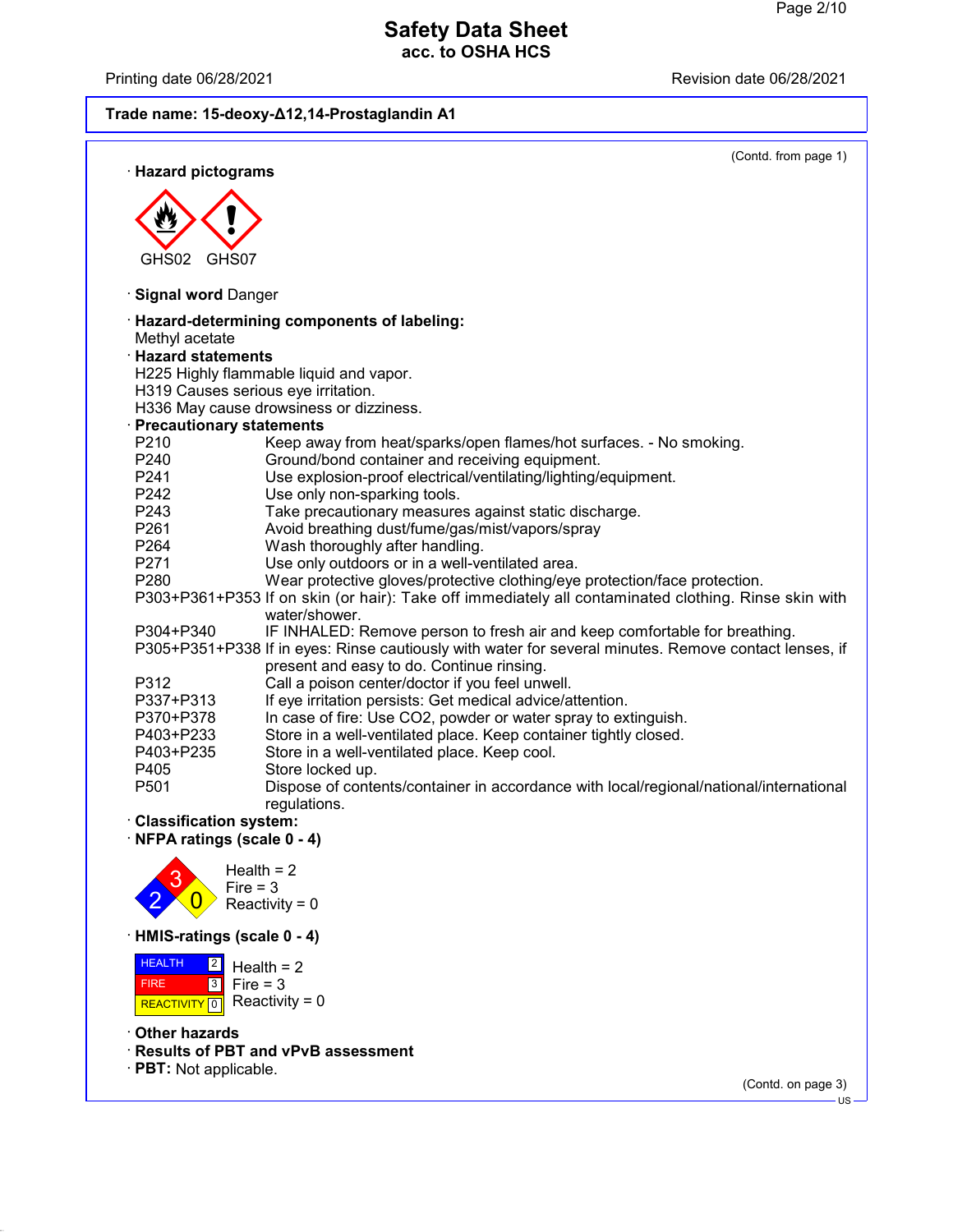Printing date 06/28/2021 Revision date 06/28/2021

(Contd. from page 2)

#### **Trade name: 15-deoxy-Δ12,14-Prostaglandin A1**

· **vPvB:** Not applicable.

## **3 Composition/information on ingredients**

#### · **Chemical characterization: Mixtures**

· **Description:** Mixture of the substances listed below with nonhazardous additions.

#### · **Dangerous components:**

CAS: 79-20-9 RTECS: AI9100000 Methyl acetate 99.0%

#### · **Other ingredients**

573951-20-9 15-deoxy-Δ12,14-Prostaglandin A1 1.0%

## **4 First-aid measures**

· **Description of first aid measures**

- · **General information:** Immediately remove any clothing soiled by the product.
- · **After inhalation:** Supply fresh air; consult doctor in case of complaints.
- · **After skin contact:** Immediately rinse with water.
- · **After eye contact:**

Rinse opened eye for several minutes under running water. If symptoms persist, consult a doctor.

· **After swallowing:** If symptoms persist consult doctor.

- · **Information for doctor:**
- · **Most important symptoms and effects, both acute and delayed** May cause anemia, cough, CNS depression, drowsiness, headache, heart damage, lassitude (weakness, exhaustion), liver damage, narcosis, reproductive effects, teratogenic effects. No further relevant information available.
- · **Indication of any immediate medical attention and special treatment needed** No further relevant information available.

## **5 Fire-fighting measures**

- · **Extinguishing media**
- · **Suitable extinguishing agents:**

CO2, extinguishing powder or water spray. Fight larger fires with water spray or alcohol resistant foam.

- · **For safety reasons unsuitable extinguishing agents:** Water with full jet
- · **Special hazards arising from the substance or mixture**

Can release vapors that form explosive mixtures at temperatures at or above the flashpoint. Container explosion may occur under fire conditions.

Emits toxic fumes under fire conditions.

Sensitive to static discharge.

Vapors can travel to a source of ignition and flash back.

- · **Advice for firefighters**
- · **Protective equipment:** No special measures required.

## **6 Accidental release measures**

- · **Personal precautions, protective equipment and emergency procedures** Wear protective equipment. Keep unprotected persons away.
- · **Environmental precautions:** Do not allow to enter sewers/ surface or ground water.

(Contd. on page 4)

US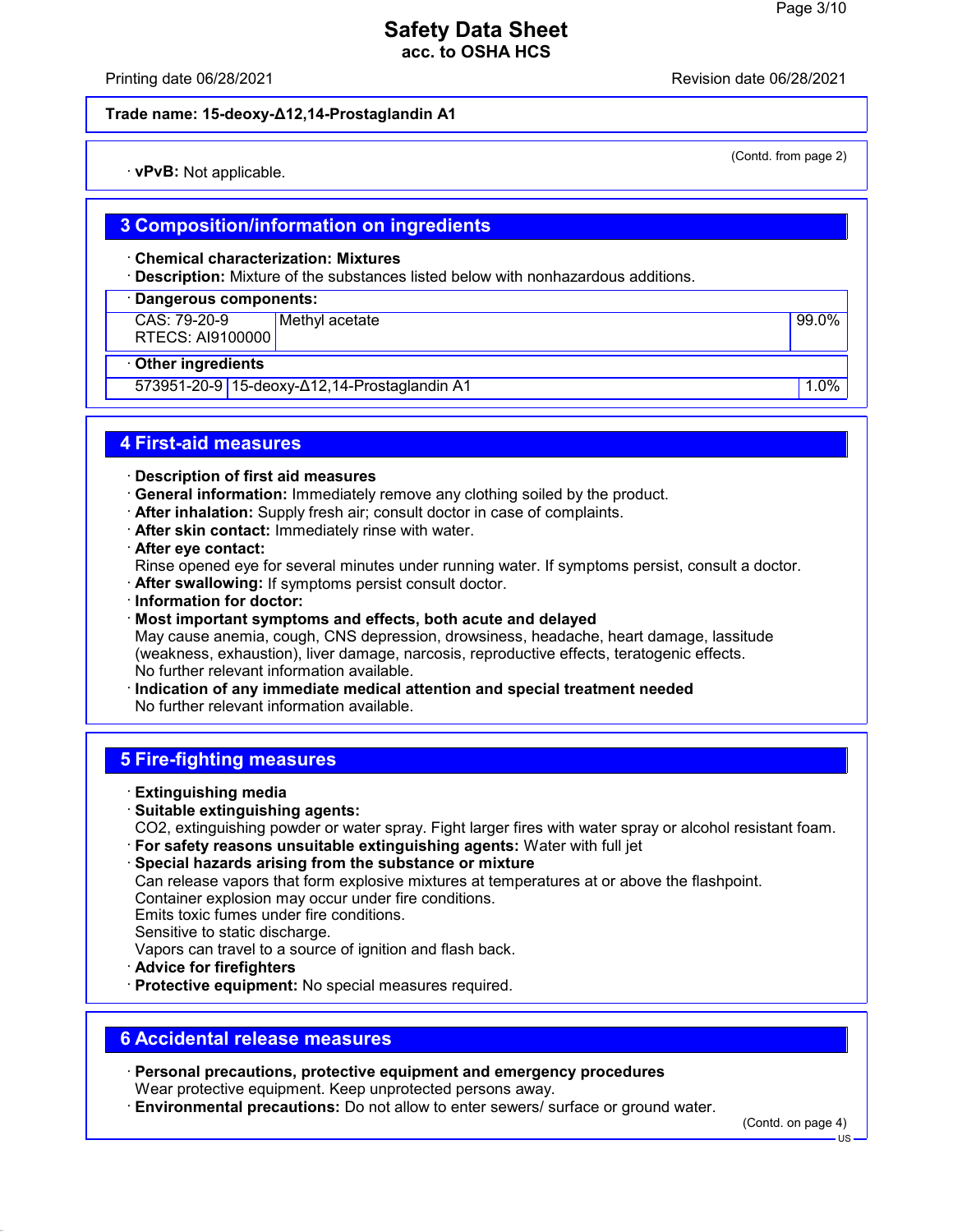Printing date 06/28/2021 Revision date 06/28/2021

#### **Trade name: 15-deoxy-Δ12,14-Prostaglandin A1**

|                                                                                                                                                             | (Contd. from page 3) |
|-------------------------------------------------------------------------------------------------------------------------------------------------------------|----------------------|
| · Methods and material for containment and cleaning up:<br>Absorb with liquid-binding material (sand, diatomite, acid binders, universal binders, sawdust). |                      |
| Dispose contaminated material as waste according to item 13.                                                                                                |                      |
| Ensure adequate ventilation.                                                                                                                                |                      |
| · Reference to other sections<br>See Section 7 for information on safe handling.                                                                            |                      |
| See Section 8 for information on personal protection equipment.                                                                                             |                      |
| See Section 13 for disposal information.                                                                                                                    |                      |
| · Protective Action Criteria for Chemicals                                                                                                                  |                      |
| $\cdot$ PAC-1:                                                                                                                                              |                      |
| 79-20-9 Methyl acetate                                                                                                                                      | 250 ppm              |
| $\cdot$ PAC-2:                                                                                                                                              |                      |
| 79-20-9 Methyl acetate                                                                                                                                      | 1,700 ppm            |
| $\cdot$ PAC-3:                                                                                                                                              |                      |
| 79-20-9 Methyl acetate                                                                                                                                      | 10000* ppm           |
|                                                                                                                                                             |                      |
| <b>7 Handling and storage</b>                                                                                                                               |                      |

· **Handling:**

- · **Precautions for safe handling** Ensure good ventilation/exhaustion at the workplace. Prevent formation of aerosols.
- · **Information about protection against explosions and fires:** Keep ignition sources away - Do not smoke. Protect against electrostatic charges.
- · **Conditions for safe storage, including any incompatibilities**
- · **Storage:**
- · **Requirements to be met by storerooms and receptacles:** Store in a cool location.
- · **Information about storage in one common storage facility:** Not required.
- · **Further information about storage conditions:** Keep receptacle tightly sealed.

Store in cool, dry conditions in well sealed receptacles.

· **Specific end use(s)** No further relevant information available.

## **8 Exposure controls/personal protection**

· **Additional information about design of technical systems:** No further data; see item 7.

· **Control parameters**

· **Components with limit values that require monitoring at the workplace:**

#### **79-20-9 Methyl acetate**

PEL Long-term value: 610 mg/m<sup>3</sup>, 200 ppm

- REL Short-term value: 760 mg/m<sup>3</sup>, 250 ppm
- Long-term value:  $610$  mg/m<sup>3</sup>, 200 ppm
- TLV Short-term value:  $757 \text{ mg/m}^3$ , 250 ppm Long-term value: 606 mg/m<sup>3</sup>, 200 ppm

· **Additional information:** The lists that were valid during the creation were used as basis.

(Contd. on page 5)

US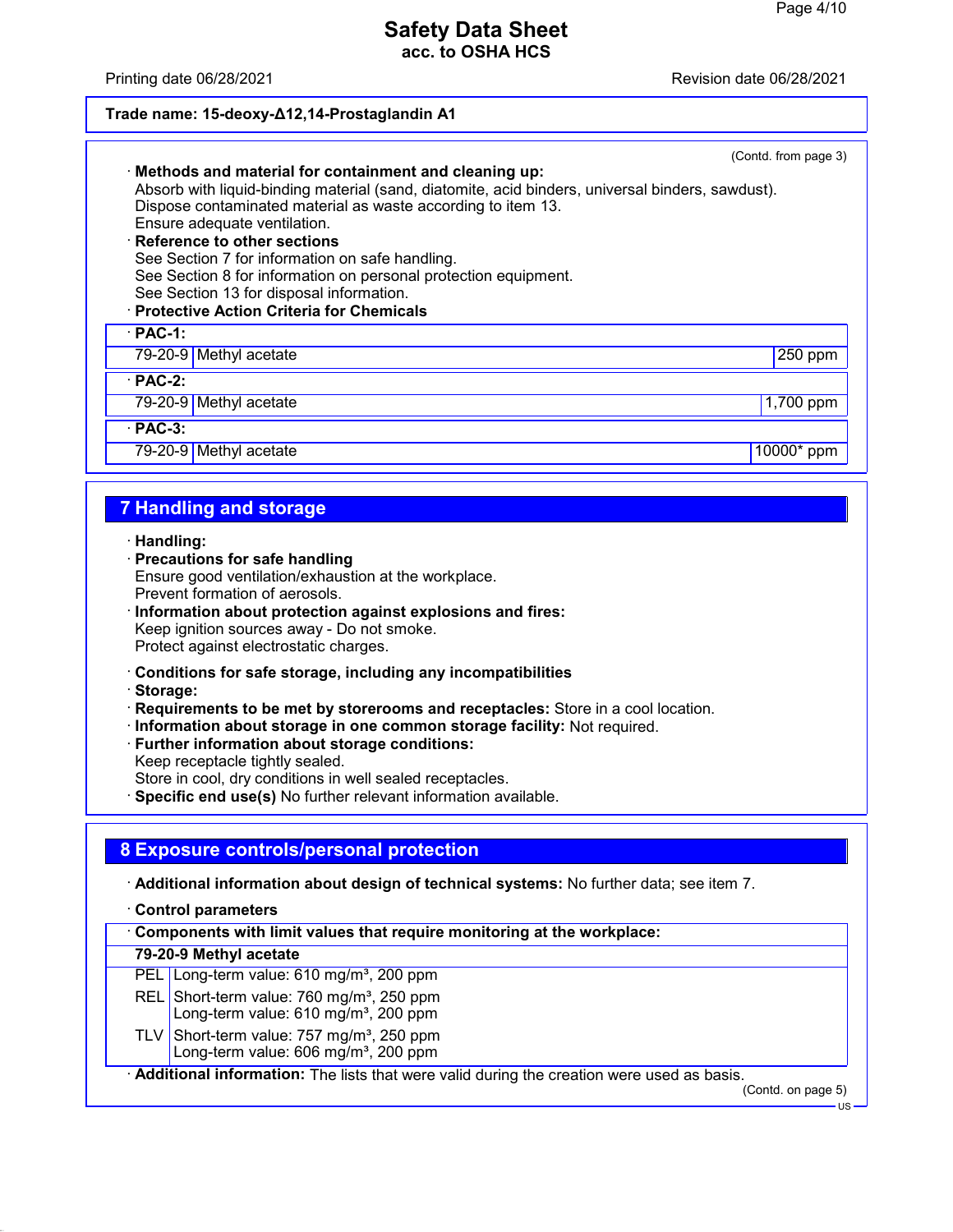Printing date 06/28/2021 Revision date 06/28/2021

#### **Trade name: 15-deoxy-Δ12,14-Prostaglandin A1**

(Contd. from page 4)

US

- · **Exposure controls**
- · **Personal protective equipment:**
- · **General protective and hygienic measures:** Keep away from foodstuffs, beverages and feed. Immediately remove all soiled and contaminated clothing. Wash hands before breaks and at the end of work. Avoid contact with the eyes.
- Avoid contact with the eyes and skin.
- · **Breathing equipment:**

In case of brief exposure or low pollution use respiratory filter device. In case of intensive or longer exposure use respiratory protective device that is independent of circulating air.

· **Protection of hands:**



Protective gloves

The glove material has to be impermeable and resistant to the product/ the substance/ the preparation. Due to missing tests no recommendation to the glove material can be given for the product/ the preparation/ the chemical mixture.

Selection of the glove material on consideration of the penetration times, rates of diffusion and the degradation

#### · **Material of gloves**

The selection of the suitable gloves does not only depend on the material, but also on further marks of quality and varies from manufacturer to manufacturer. As the product is a preparation of several substances, the resistance of the glove material can not be calculated in advance and has therefore to be checked prior to the application.

#### · **Penetration time of glove material**

The exact break through time has to be found out by the manufacturer of the protective gloves and has to be observed.

#### · **Eye protection:**



Tightly sealed goggles

# **9 Physical and chemical properties**

| · Information on basic physical and chemical properties |                                    |                    |
|---------------------------------------------------------|------------------------------------|--------------------|
| <b>General Information</b>                              |                                    |                    |
| · Appearance:                                           |                                    |                    |
| Form:                                                   | Liquid                             |                    |
| Color:                                                  | According to product specification |                    |
| · Odor:                                                 | Characteristic                     |                    |
| · Structural Formula                                    | C20H30O3                           |                    |
| ⋅ Molecular Weight                                      | 318.5                              |                    |
| Odor threshold:                                         | Not determined.                    |                    |
| · Formulation                                           | A solution in methyl acetate       |                    |
| · pH-value:                                             | Not determined.                    |                    |
| Change in condition                                     |                                    |                    |
| <b>Melting point/Melting range:</b>                     | $-98.05$ °C (-144.5 °F)            |                    |
|                                                         |                                    | (Contd. on page 6) |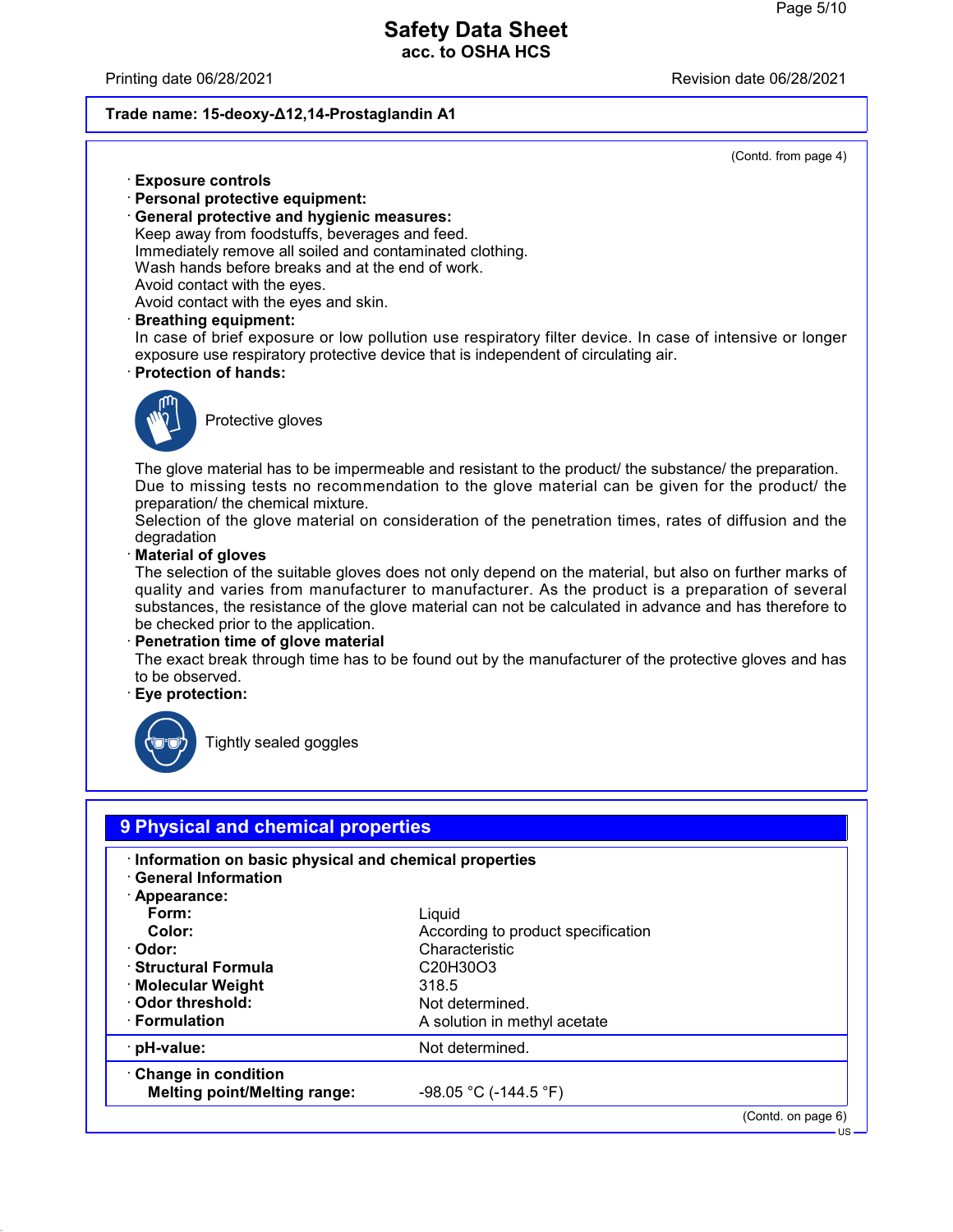Printing date 06/28/2021 **Printing date 06/28/2021** 

### **Trade name: 15-deoxy-Δ12,14-Prostaglandin A1**

|                                                                                          | (Contd. from page 5)                                                                           |
|------------------------------------------------------------------------------------------|------------------------------------------------------------------------------------------------|
| <b>Boiling point/Boiling range:</b>                                                      | 57 °C (134.6 °F)                                                                               |
| · Flash point:                                                                           | $-13$ °C (8.6 °F)                                                                              |
| · Flammability (solid, gaseous):                                                         | Not applicable.                                                                                |
| · Ignition temperature:                                                                  | 455 °C (851 °F)                                                                                |
| · Decomposition temperature:                                                             | Not determined.                                                                                |
| · Auto igniting:                                                                         | Product is not selfigniting.                                                                   |
| Danger of explosion:                                                                     | Product is not explosive. However, formation of explosive air/<br>vapor mixtures are possible. |
| <b>Explosion limits:</b><br>Lower:<br>Upper:                                             | 3.1 Vol %<br>16 Vol %                                                                          |
| Vapor pressure at 20 °C (68 °F):                                                         | 220 hPa (165 mm Hg)                                                                            |
| $\cdot$ Density at 20 °C (68 °F):                                                        | $0.93$ g/cm <sup>3</sup> (7.76085 lbs/gal)                                                     |
| · Bulk density:<br><b>Relative density</b><br>· Vapor density<br><b>Evaporation rate</b> | 1 $kg/m3$<br>Not determined.<br>Not determined.<br>Not determined.                             |
| · Solubility in / Miscibility with<br>Water at 20 °C (68 °F):                            | 330 g/l                                                                                        |
| · Partition coefficient (n-octanol/water): Not determined.                               |                                                                                                |
| · Viscosity:<br>Dynamic:<br>Kinematic:                                                   | Not determined.<br>Not determined.                                                             |
| · Solvent content:<br><b>Organic solvents:</b><br><b>VOC content:</b>                    | 99.0%<br>0.00%<br>0.0 g/l / 0.00 lb/gal                                                        |
| <b>Solids content:</b>                                                                   | 0.0%                                                                                           |
| Other information                                                                        | No further relevant information available.                                                     |

# **10 Stability and reactivity**

· **Reactivity** No further relevant information available.

- · **Chemical stability**
- · **Thermal decomposition / conditions to be avoided:** No decomposition if used according to specifications.
- · **Possibility of hazardous reactions** No dangerous reactions known.
- · **Conditions to avoid** No further relevant information available.
- · **Incompatible materials:** No further relevant information available.
- · **Hazardous decomposition products:** No dangerous decomposition products known.

(Contd. on page 7)

US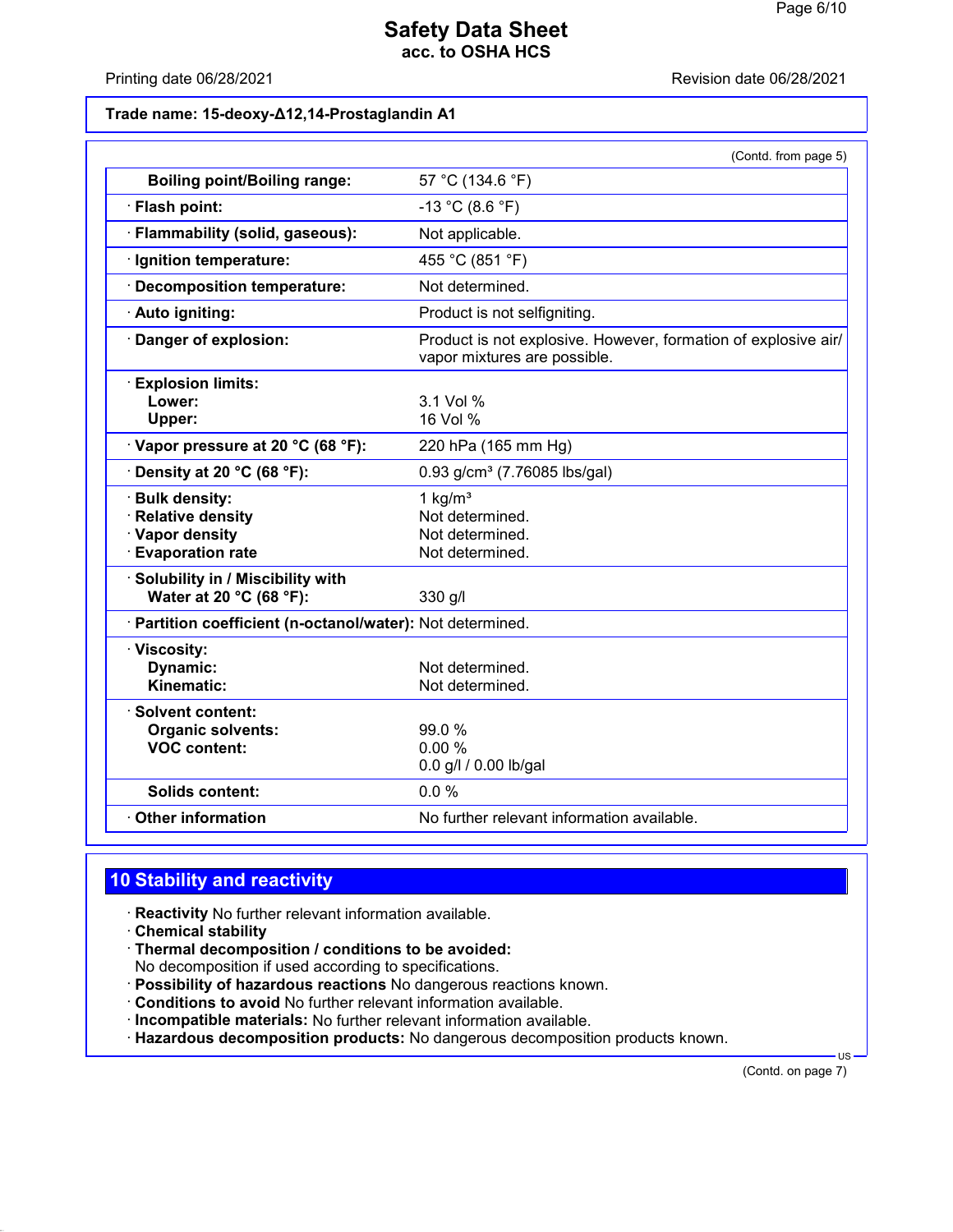### Printing date 06/28/2021 Revision date 06/28/2021

### **Trade name: 15-deoxy-Δ12,14-Prostaglandin A1**

(Contd. from page 6)

| <b>11 Toxicological information</b>                              |                                                        |                                                                                                  |  |
|------------------------------------------------------------------|--------------------------------------------------------|--------------------------------------------------------------------------------------------------|--|
| · Information on toxicological effects<br>· Acute toxicity:      |                                                        |                                                                                                  |  |
|                                                                  | · LD/LC50 values that are relevant for classification: |                                                                                                  |  |
|                                                                  | 79-20-9 Methyl acetate                                 |                                                                                                  |  |
| Oral                                                             | LD50                                                   | >5,000 mg/kg (rat)                                                                               |  |
|                                                                  |                                                        | 3,705 mg/kg (rabbit)                                                                             |  |
| Dermal                                                           | LD50                                                   | >5,000 mg/kg (rabbit)                                                                            |  |
| Inhalative                                                       | <b>TCLO</b>                                            | 15,000 mg/m <sup>3</sup> (hmn)                                                                   |  |
| Irritation of skin                                               | Irritation                                             | 500 mg/24h (rabbit)                                                                              |  |
|                                                                  | Irritation                                             | 40 mg/kg/24h (rabbit)                                                                            |  |
| Irritation of eyes   Irritation                                  |                                                        | 100 mg/24h (rabbit)                                                                              |  |
|                                                                  | Intraperitoneal LD50 70 mg/kg (mouse)                  |                                                                                                  |  |
| preparations:<br>Irritant                                        | · Additional toxicological information:                | The product shows the following dangers according to internally approved calculation methods for |  |
| · Carcinogenic categories                                        |                                                        |                                                                                                  |  |
|                                                                  | · IARC (International Agency for Research on Cancer)   |                                                                                                  |  |
| None of the ingredients is listed.                               |                                                        |                                                                                                  |  |
|                                                                  | · NTP (National Toxicology Program)                    |                                                                                                  |  |
|                                                                  | None of the ingredients is listed.                     |                                                                                                  |  |
| <b>OSHA-Ca (Occupational Safety &amp; Health Administration)</b> |                                                        |                                                                                                  |  |
| None of the ingredients is listed.                               |                                                        |                                                                                                  |  |
|                                                                  | <b>12 Ecological information</b>                       |                                                                                                  |  |
| · Toxicity                                                       |                                                        |                                                                                                  |  |

- · **Aquatic toxicity:** No further relevant information available.
- · **Persistence and degradability** No further relevant information available.
- · **Behavior in environmental systems:**
- · **Bioaccumulative potential** No further relevant information available.
- · **Mobility in soil** No further relevant information available.
- · **Additional ecological information:**
- · **General notes:**
- Water hazard class 1 (Self-assessment): slightly hazardous for water

Do not allow undiluted product or large quantities of it to reach ground water, water course or sewage system.

- · **Results of PBT and vPvB assessment**
- · **PBT:** Not applicable.
- · **vPvB:** Not applicable.

(Contd. on page 8) US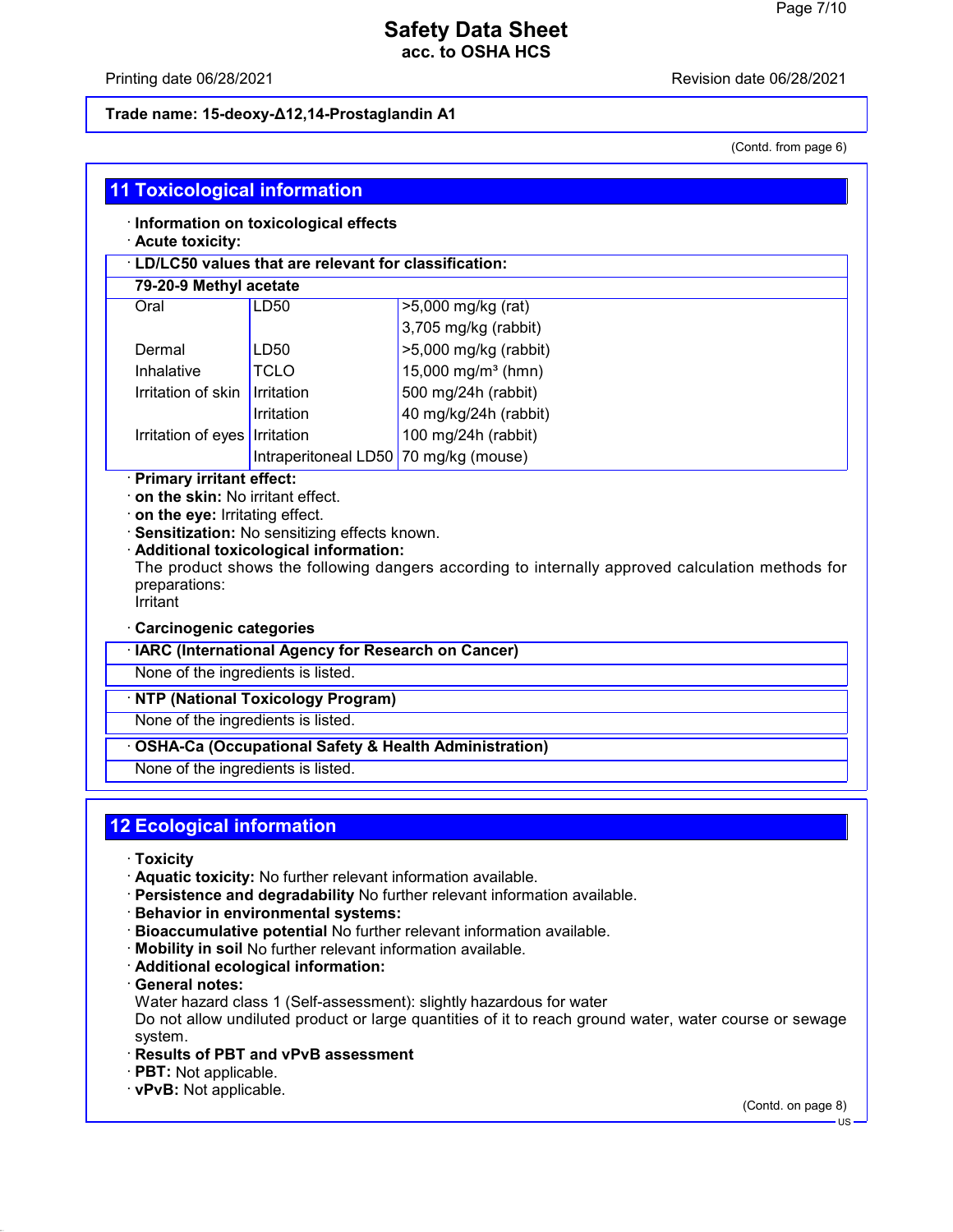Printing date 06/28/2021 **Printing date 06/28/2021** 

## **Trade name: 15-deoxy-Δ12,14-Prostaglandin A1**

· **Other adverse effects** No further relevant information available.

# **13 Disposal considerations**

· **Waste treatment methods**

· **Recommendation:**

Must not be disposed of together with household garbage. Do not allow product to reach sewage system.

· **Uncleaned packagings:**

· **Recommendation:** Disposal must be made according to official regulations.

| · UN-Number<br>DOT, IMDG, IATA                                                                                                    | <b>UN1231</b>                                             |
|-----------------------------------------------------------------------------------------------------------------------------------|-----------------------------------------------------------|
| UN proper shipping name<br>DOT, IATA<br>· IMDG                                                                                    | Methyl acetate solution<br><b>METHYL ACETATE solution</b> |
| · Transport hazard class(es)                                                                                                      |                                                           |
| $\cdot$ DOT                                                                                                                       |                                                           |
|                                                                                                                                   |                                                           |
| · Class                                                                                                                           | 3 Flammable liquids                                       |
| · Label                                                                                                                           | 3                                                         |
|                                                                                                                                   |                                                           |
| · Class                                                                                                                           | 3 Flammable liquids                                       |
| · Label                                                                                                                           | 3                                                         |
| · Packing group<br>· DOT, IMDG, IATA                                                                                              | $\mathbf{II}$                                             |
| <b>Environmental hazards:</b>                                                                                                     | Not applicable.                                           |
| Special precautions for user<br>· Hazard identification number (Kemler code): 33<br><b>EMS Number:</b><br><b>Stowage Category</b> | Warning: Flammable liquids<br>$F-E$ , S-D<br>B            |
| Transport in bulk according to Annex II of<br>MARPOL73/78 and the IBC Code                                                        | Not applicable.                                           |

(Contd. from page 7)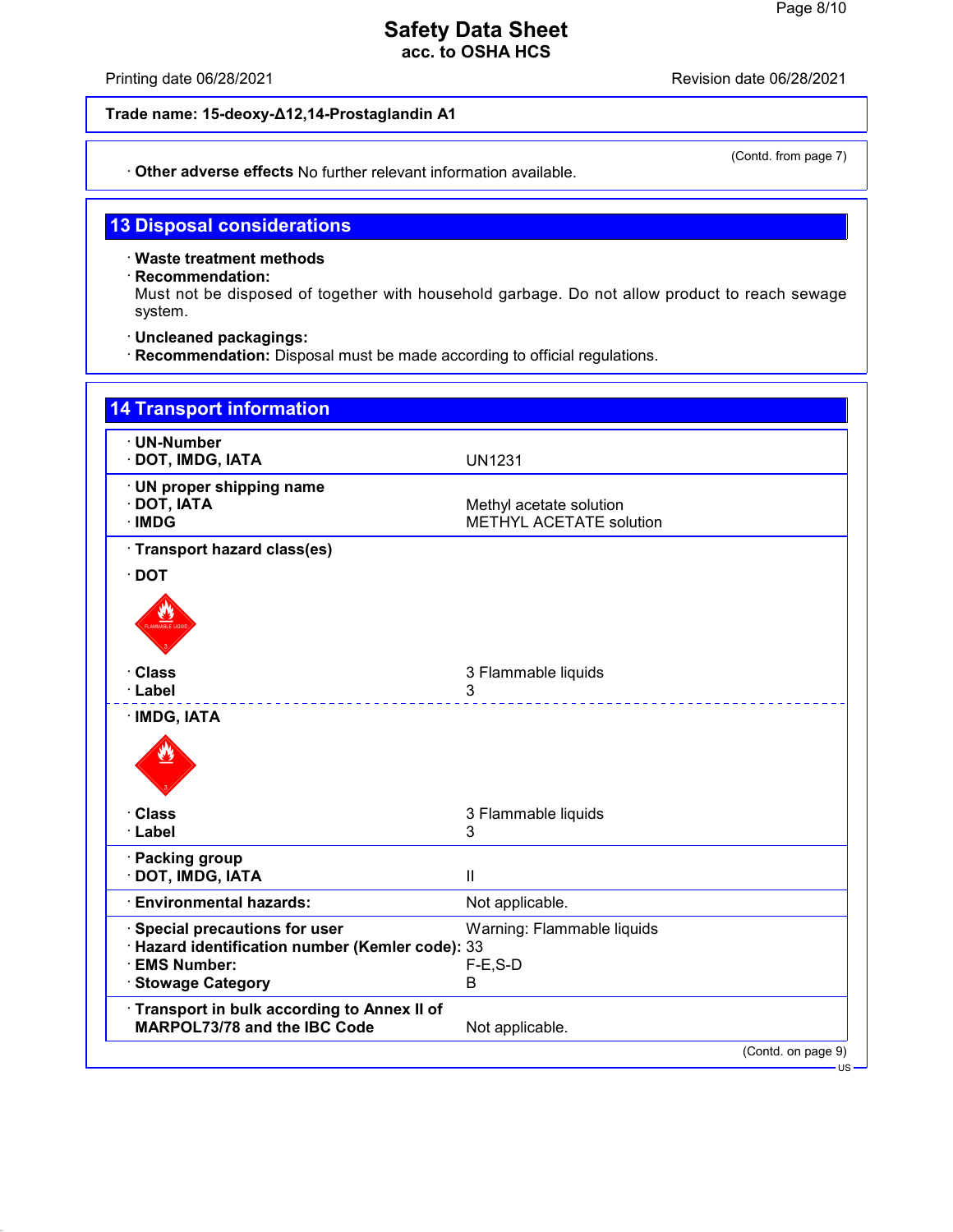Printing date 06/28/2021 Revision date 06/28/2021

## **Trade name: 15-deoxy-Δ12,14-Prostaglandin A1**

|                                     | (Contd. from page 8)                                                                                                                                                                                                                                                                           |
|-------------------------------------|------------------------------------------------------------------------------------------------------------------------------------------------------------------------------------------------------------------------------------------------------------------------------------------------|
| · Transport/Additional information: |                                                                                                                                                                                                                                                                                                |
| ∙ DOT                               |                                                                                                                                                                                                                                                                                                |
| <b>Quantity limitations</b>         | On passenger aircraft/rail: 5 L<br>On cargo aircraft only: 60 L                                                                                                                                                                                                                                |
| ∴IMDG                               |                                                                                                                                                                                                                                                                                                |
| $\cdot$ Limited quantities (LQ)     | 1L                                                                                                                                                                                                                                                                                             |
| <b>Excepted quantities (EQ)</b>     | Code: E2                                                                                                                                                                                                                                                                                       |
|                                     | Maximum net quantity per inner packaging: 30 ml<br>Maximum net quantity per outer packaging: 500 ml                                                                                                                                                                                            |
| ∴IATA                               |                                                                                                                                                                                                                                                                                                |
| · Remarks:                          | When sold in quantities of less than or equal to 1 mL,<br>or 1 g, with an Excepted Quantity Code of<br>E1, E2, E4, or E5, this item meets the De Minimis<br>Quantities exemption, per IATA 2.6.10.<br>Therefore packaging does not have to be labeled as<br>Dangerous Goods/Excepted Quantity. |
| $\cdot$ UN "Model Regulation":      | UN 1231 METHYL ACETATE SOLUTION, 3, II                                                                                                                                                                                                                                                         |
|                                     |                                                                                                                                                                                                                                                                                                |

# **15 Regulatory information**

· **Safety, health and environmental regulations/legislation specific for the substance or mixture** No further relevant information available.

· **Sara**

· **Section 355 (extremely hazardous substances):**

None of the ingredients is listed.

· **Section 313 (Specific toxic chemical listings):**

None of the ingredients is listed.

· **TSCA (Toxic Substances Control Act):**

79-20-9 Methyl acetate ACTIVE and ACTIVE and ACTIVE and ACTIVE and ACTIVE and ACTIVE and ACTIVE and ACTIVE and ACTIVE

· **Hazardous Air Pollutants**

None of the ingredients is listed.

· **Proposition 65**

· **Chemicals known to cause cancer:**

None of the ingredients is listed.

· **Chemicals known to cause reproductive toxicity for females:**

None of the ingredients is listed.

· **Chemicals known to cause reproductive toxicity for males:**

None of the ingredients is listed.

· **Chemicals known to cause developmental toxicity:**

None of the ingredients is listed.

· **Carcinogenic categories**

· **EPA (Environmental Protection Agency)**

None of the ingredients is listed.

(Contd. on page 10)

US